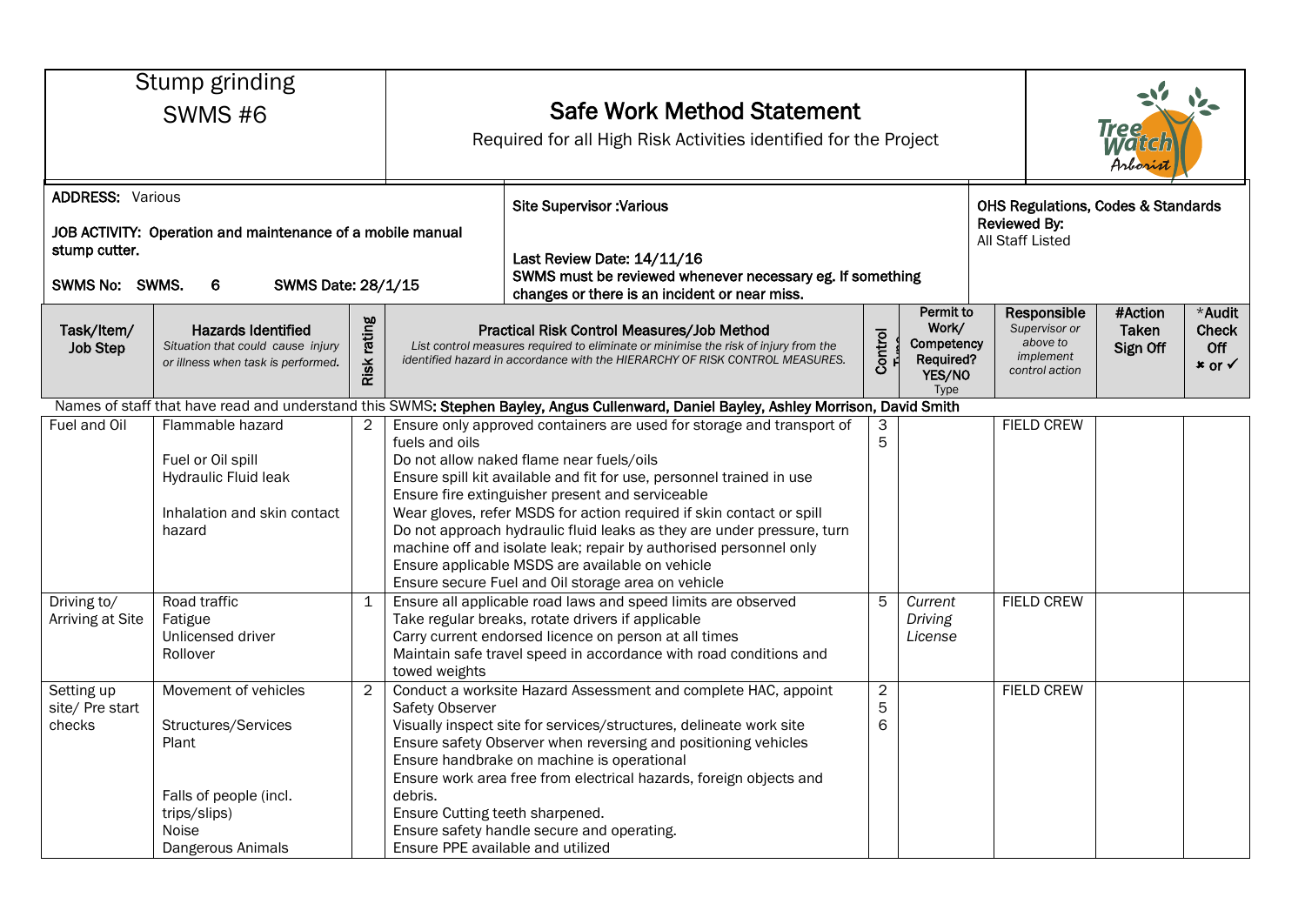| <b>Manual Stump Cutter</b>    |                                                                                                                                                                                                                  |                |                                                                                                                                                                                                                                                                                                                                                                                                                                                                                                                                                                                                                     |         |                                                                 |  |                                                                         |                              |                                                      |
|-------------------------------|------------------------------------------------------------------------------------------------------------------------------------------------------------------------------------------------------------------|----------------|---------------------------------------------------------------------------------------------------------------------------------------------------------------------------------------------------------------------------------------------------------------------------------------------------------------------------------------------------------------------------------------------------------------------------------------------------------------------------------------------------------------------------------------------------------------------------------------------------------------------|---------|-----------------------------------------------------------------|--|-------------------------------------------------------------------------|------------------------------|------------------------------------------------------|
| SWMS#6                        |                                                                                                                                                                                                                  |                | <b>Safe Work Method Statement</b><br>Required for all High Risk Activities identified for the Project                                                                                                                                                                                                                                                                                                                                                                                                                                                                                                               |         |                                                                 |  | <b>Tree</b><br>Arboris                                                  |                              |                                                      |
| Task/Item/<br><b>Job Step</b> | * This column is used to undertake frequent Workplace Audits/Inspection to verify controls are in place.<br><b>Hazards Identified</b><br>Situation that could cause injury<br>or illness when task is performed. | rating<br>Risk | <b>Practical Risk Control Measures/Job Method</b><br>List control measures required to eliminate or minimise the risk of injury from the<br>identified hazard in accordance with the HIERARCHY OF RISK CONTROL MEASURES.                                                                                                                                                                                                                                                                                                                                                                                            | Control | Permit to<br>Work/<br>Competency<br>Required?<br>YES/NO<br>Type |  | Responsible<br>Supervisor or<br>above to<br>implement<br>control action | #Action<br>Taken<br>Sign Off | *Audit<br><b>Check</b><br>Off<br>$x$ or $\checkmark$ |
|                               | Traffic / Pedestrians                                                                                                                                                                                            |                | Visual inspection for any animals, contact owner to restrain or remove<br>animals<br>Traffic control as appropriate to site                                                                                                                                                                                                                                                                                                                                                                                                                                                                                         |         |                                                                 |  |                                                                         |                              |                                                      |
| Operation                     | Incorrect technique<br><b>Manual Handling</b><br>Unsafe work practices<br>Foreign objects in debris<br>Noise<br>Dust and chips                                                                                   | 2              | Utilise operation training, machine is controlled at all times.<br>Only trained operators permitted<br>Inspect stump prior to cutting.<br>PPE available and utilized - Safety Glasses, hearing protection, Gloves                                                                                                                                                                                                                                                                                                                                                                                                   | 5       |                                                                 |  | <b>FIELD CREW</b>                                                       |                              |                                                      |
| Clean up<br>worksite          | Slip or trip hazard<br>Blockage of drainage lines<br>Poor workmanship<br>Injury from tool or<br>equipment<br>Vehicle/Equipment<br>damage or loss                                                                 | $\overline{2}$ | Ensure any ground surface disturbance is returned to pre-work state or<br>cordoned off until such works can be undertaken.<br>Traffic control is the last item to be removed from the site, remove from<br>rear of site towards traffic.<br>Ensure all debris is removed from site or stacked neatly, ensue<br>drainage lines and pedestrian path are kept clear<br>Ensure site is checked prior to departure for professional finish<br>Ensure all items are securely stowed in appropriate locker and/or tied<br>down prior to travelling between sites.<br>Ensure machine correctly stowed/secured before moving | 5       |                                                                 |  | <b>FIELD CREW</b>                                                       |                              |                                                      |

*Risk Control Type Hierarchy Key: 1 = Eliminate, 2 = Substitute, 3 = Isolate, 4 = Engineering, 5 = Administrative, 6 = PPE*

*Risk Rating Key: 1 = potential for death or serious injury, 2 = potential to cause serious or lost time injury, 3 = potential to cause injury that are treatable with first aid*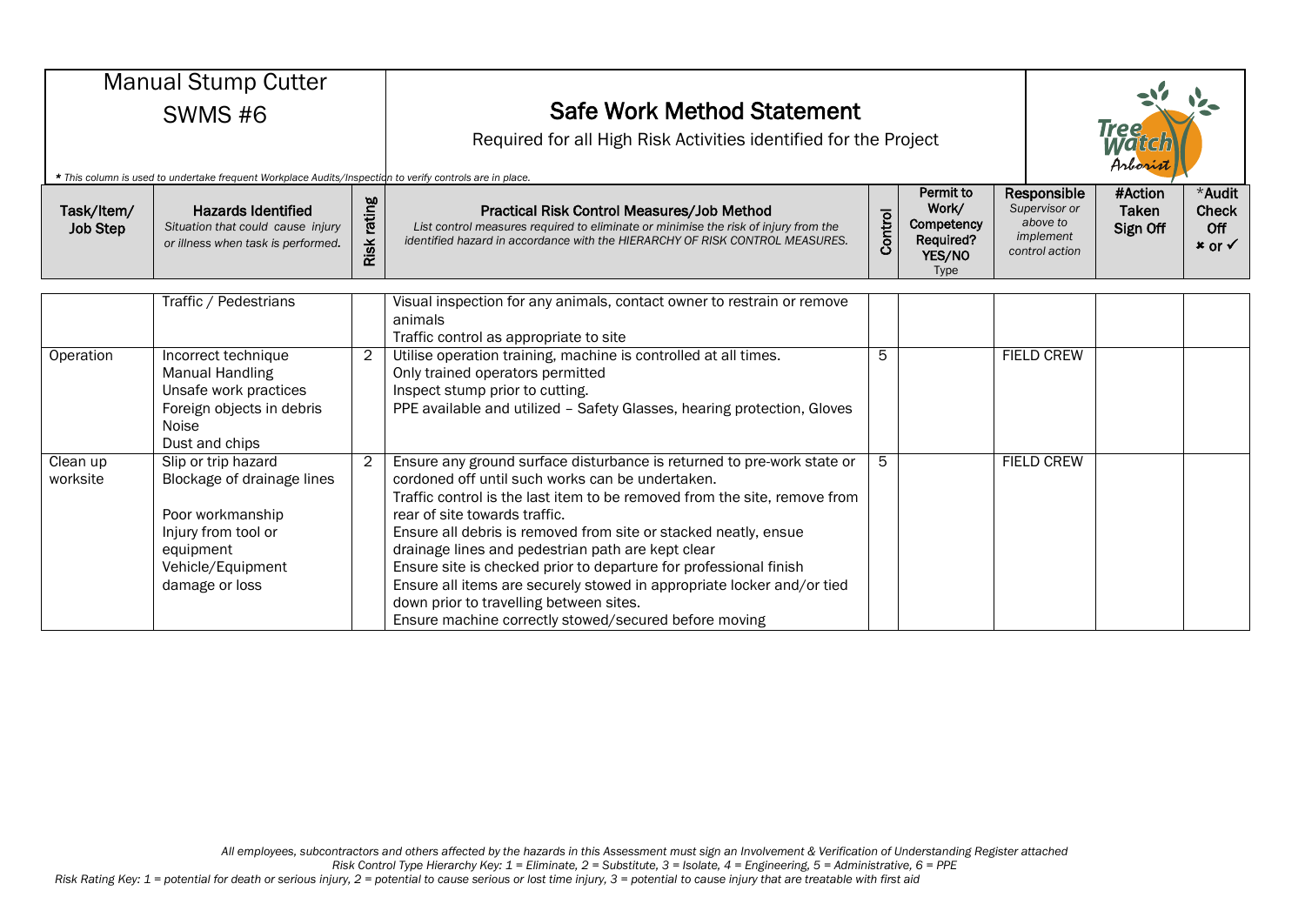| <b>Manual Stump Cutter</b><br><b>SWMS #6</b><br>* This column is used to undertake frequent Workplace Audits/Inspection to verify controls are in place. |                                                                                                      |                       | <b>Safe Work Method Statement</b><br>Required for all High Risk Activities identified for the Project                                                                                                             |         |                                                                               |  |                                                                         | <b>Tree</b><br>Arborist      |                                                      |  |
|----------------------------------------------------------------------------------------------------------------------------------------------------------|------------------------------------------------------------------------------------------------------|-----------------------|-------------------------------------------------------------------------------------------------------------------------------------------------------------------------------------------------------------------|---------|-------------------------------------------------------------------------------|--|-------------------------------------------------------------------------|------------------------------|------------------------------------------------------|--|
| Task/Item/<br><b>Job Step</b>                                                                                                                            | <b>Hazards Identified</b><br>Situation that could cause injury<br>or illness when task is performed. | rating<br><b>Risk</b> | Practical Risk Control Measures/Job Method<br>List control measures required to eliminate or minimise the risk of injury from the<br>identified hazard in accordance with the HIERARCHY OF RISK CONTROL MEASURES. | Control | Permit to<br>Work/<br>Competency<br><b>Required?</b><br>YES/NO<br><b>Type</b> |  | Responsible<br>Supervisor or<br>above to<br>implement<br>control action | #Action<br>Taken<br>Sign Off | *Audit<br><b>Check</b><br>Off<br>$x$ or $\checkmark$ |  |

| Plant & Equipment to be Used                                              | Inspection and maintenance checks carried out                                                                                          | Qualification/training required for this activity:                      |
|---------------------------------------------------------------------------|----------------------------------------------------------------------------------------------------------------------------------------|-------------------------------------------------------------------------|
| Vehicle                                                                   |                                                                                                                                        |                                                                         |
| <b>Stump Cutter</b>                                                       | Daily Inspection Checklist & service up to date as per<br>manufacturers requirements                                                   | <b>Hearing Conservation</b>                                             |
| PPE - Hard hat, Ear muffs, Gloves,<br>steel cap boots, Protective eyewear | Helmet replaced 2 yr from date of issue, In serviceable<br>condition, fit for purpose Pre use, Ankle high lace up in<br>good condition | Worksite Traffic Management (1 on site)<br>$\bullet$<br>Manual Handling |
| First Aid Kit                                                             | Replenish stock as required                                                                                                            | First Aid Level 2                                                       |
| Fire extinguisher                                                         | Fit for purpose - annual inspection                                                                                                    |                                                                         |
| Rake, Leaf blower                                                         | Fit for purpose                                                                                                                        |                                                                         |

| Qualification/training required for this activity:                                                                       |
|--------------------------------------------------------------------------------------------------------------------------|
| <b>Hearing Conservation</b><br>٠<br>Worksite Traffic Management (1 on site)<br>$\bullet$<br>Manual Handling<br>$\bullet$ |
| First Aid Level 2                                                                                                        |
| This machine must only be serviced by suitably qualified personnel.                                                      |

The persons (employees, subcontractors and others) that have signed below:

1. been involved in the hazard/risk assessment and the determination of the hazard/risk controls applicable to their tasks, duties and responsibilities<br>2. had all hazards and risk controls have been communicated to them

- had all hazards and risk controls have been communicated to them
- 3. and are fully aware of and understand the hazards/risks and safety risk controls and rules required
- 4. agreed to all the hazard/risk controls
- 5. agreed to and understand their Duty of Care to themselves and others

6. agreed that they are the person responsible for site supervision of the work, inspecting and approving work areas, work methods, compliance with SWMS, protective measures, plant, equipment and power tools.

Print name clearly date a sign here:

*All employees, subcontractors and others affected by the hazards in this Assessment must sign an Involvement & Verification of Understanding Register attached*

*Risk Control Type Hierarchy Key: 1 = Eliminate, 2 = Substitute, 3 = Isolate, 4 = Engineering, 5 = Administrative, 6 = PPE*

*Risk Rating Key: 1 = potential for death or serious injury, 2 = potential to cause serious or lost time injury, 3 = potential to cause injury that are treatable with first aid*